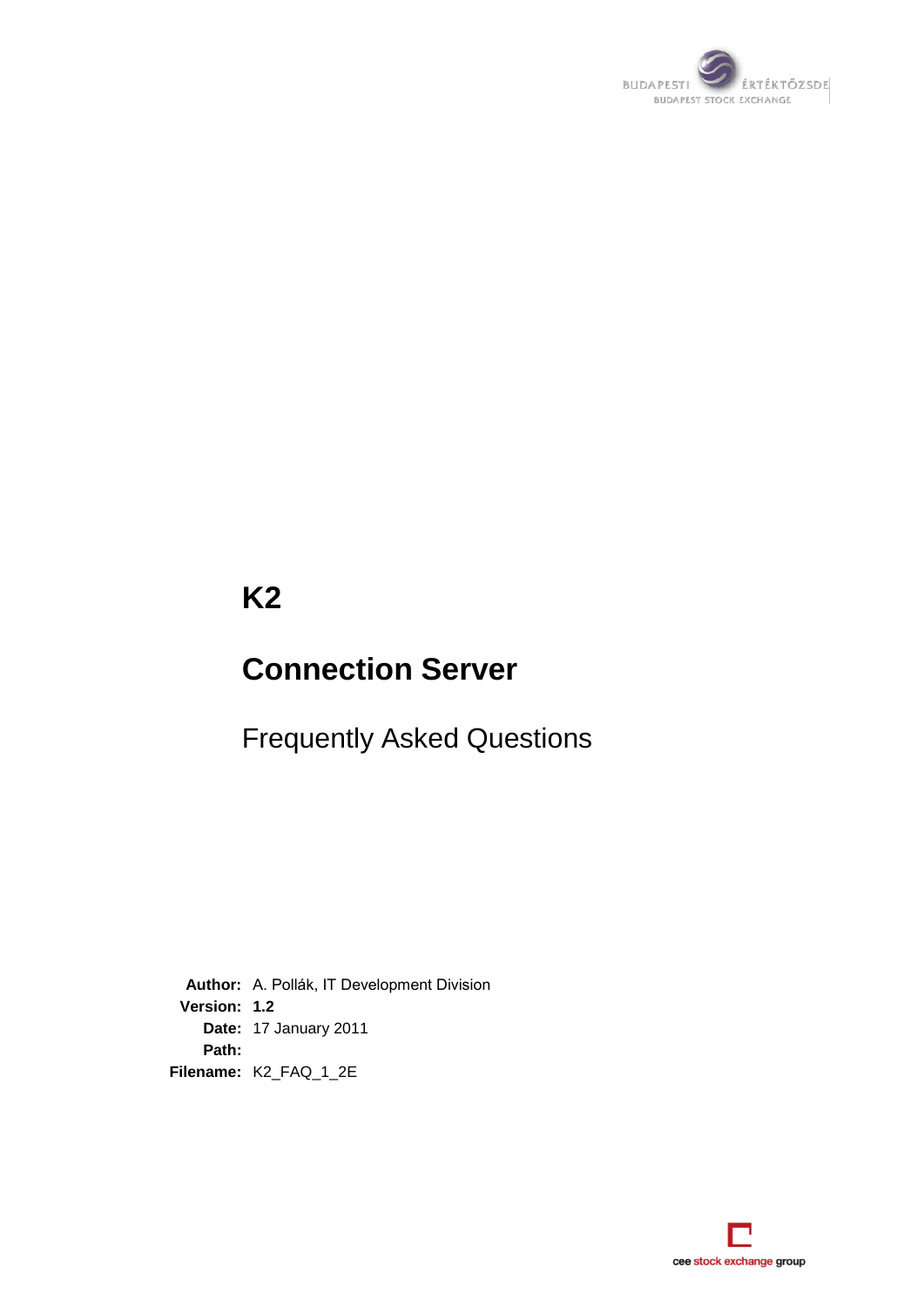

# **Contents**

# **Document History**

| <b>Version</b> | Author    | Date                              | <b>Summary of Changes</b> |
|----------------|-----------|-----------------------------------|---------------------------|
| 1.0            | A. Pollák | 11 January 2011                   | First draft               |
| 1.2            | A. Vass   | 17 January 2011   Revised version |                           |
|                |           |                                   |                           |
|                |           |                                   |                           |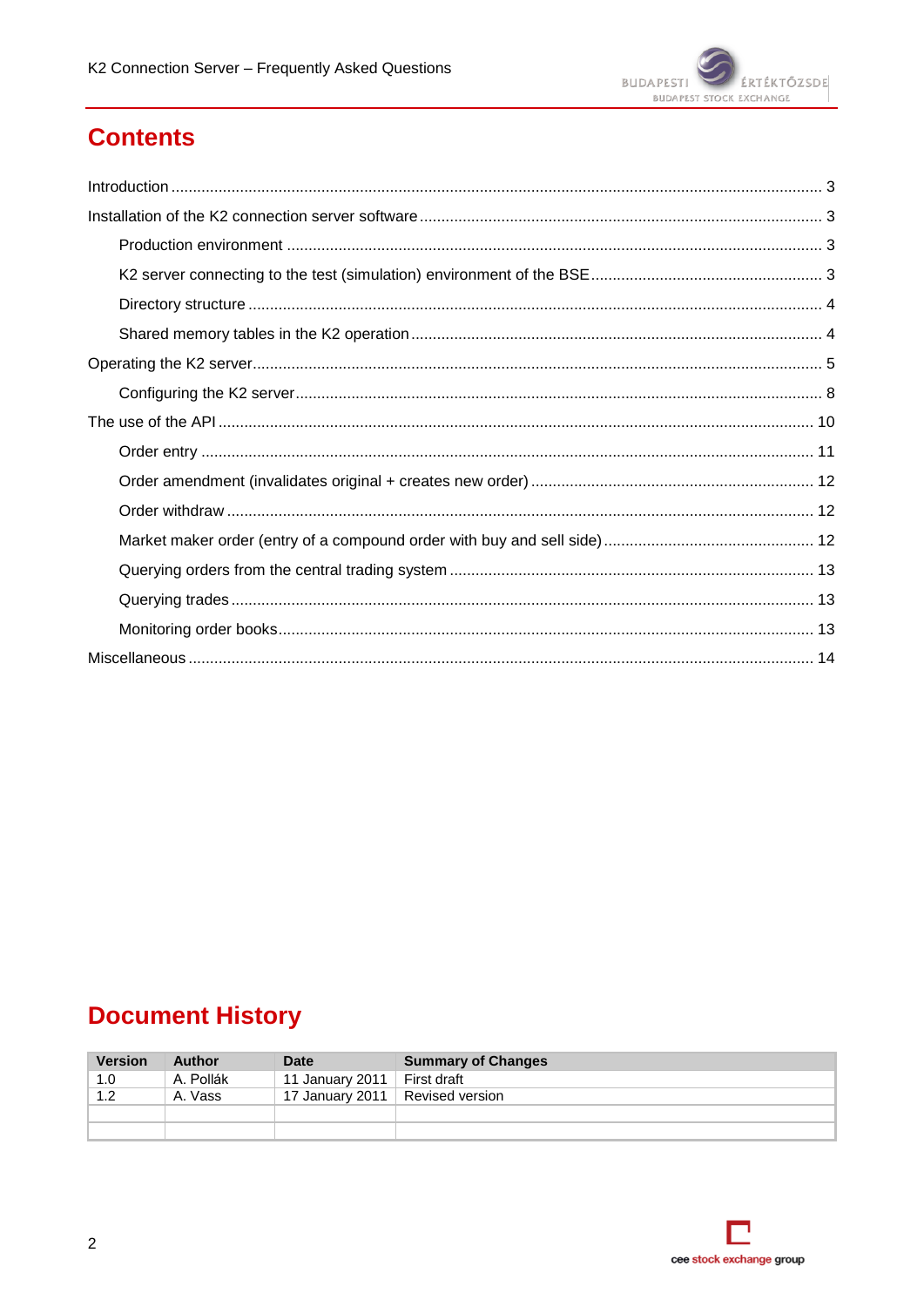

# **Introduction**

The purpose of this document is to provide useful practical information to Exchange members using the K2 connection server on questions regarding the everyday operation and the settings of the K2 software. (Thorough knowledge of the subjects included in the full K2 documentation is a prerequisite for understanding this practical guide.)

The K2 is apt for connecting both to the MMTS I cash market trading system and to the MMTS II derivatives trading system of the BSE.

Correspondently, the K2 software components designated for use with the cash or the derivatives markets are marked with 1 and 2 respectively. This document will discuss commands for the cash market components designated by number 1 in the command name, command parameter or in the file name of the parameter file, however the components marked with 2 for the derivatives market work in the same way.

# **Installation of the K2 connection server software**

### **Production environment**

 *How to set up the K2 software? (First installation on a trader member's computer)* Please, follow the instructions of the **K2\_inst\_guide\_1\_7E.pdf** document made available at the BSE

web site under the following link: [http://www.bse.hu/topmenu/members/members\\_technikai\\_informaciok/members\\_technical\\_doc\\_en/me](http://www.bse.hu/topmenu/members/members_technikai_informaciok/members_technical_doc_en/members_tradesoftw_doc.html) [mbers\\_tradesoftw\\_doc.html](http://www.bse.hu/topmenu/members/members_technikai_informaciok/members_technical_doc_en/members_tradesoftw_doc.html)

*K2 documentation can be downloaded compressed in* **k2doc.zip**.

Regarding the first installation and first use please see also the section comparing the K2 and the TW software under the miscellaneous questions.

 *After the first installation configuration files are missing from the k2/cfg directory. How can the files be provided?*

The contents of the said directory (5 files) are sent by the BSE in mail when the trader member or developer firm has already signed the agreement for the use of the K2 connection server.

■ How to perform version upgrades?

Please, follow the instructions of the concise "*K2 install guide*" document made available for download separately in the **K2\_new\_version\_install\_instr\_2007\_06.pdf** file under the same link already mentioned above.

# **K2 server connecting to the test (simulation) environment of the BSE**

■ Can the test and production K2 server connecting to the simulation and production trading *system of the BSE share the same computer?*

Our experiences show that under normal load conditions the test and the production K2 server can be operated on the same hardware. The production and the test K2 servers must be installed in the **k2** and the **testk2** Linux/Unix user accounts respectively.

Further differences in the configuration parameter settings of the two accounts: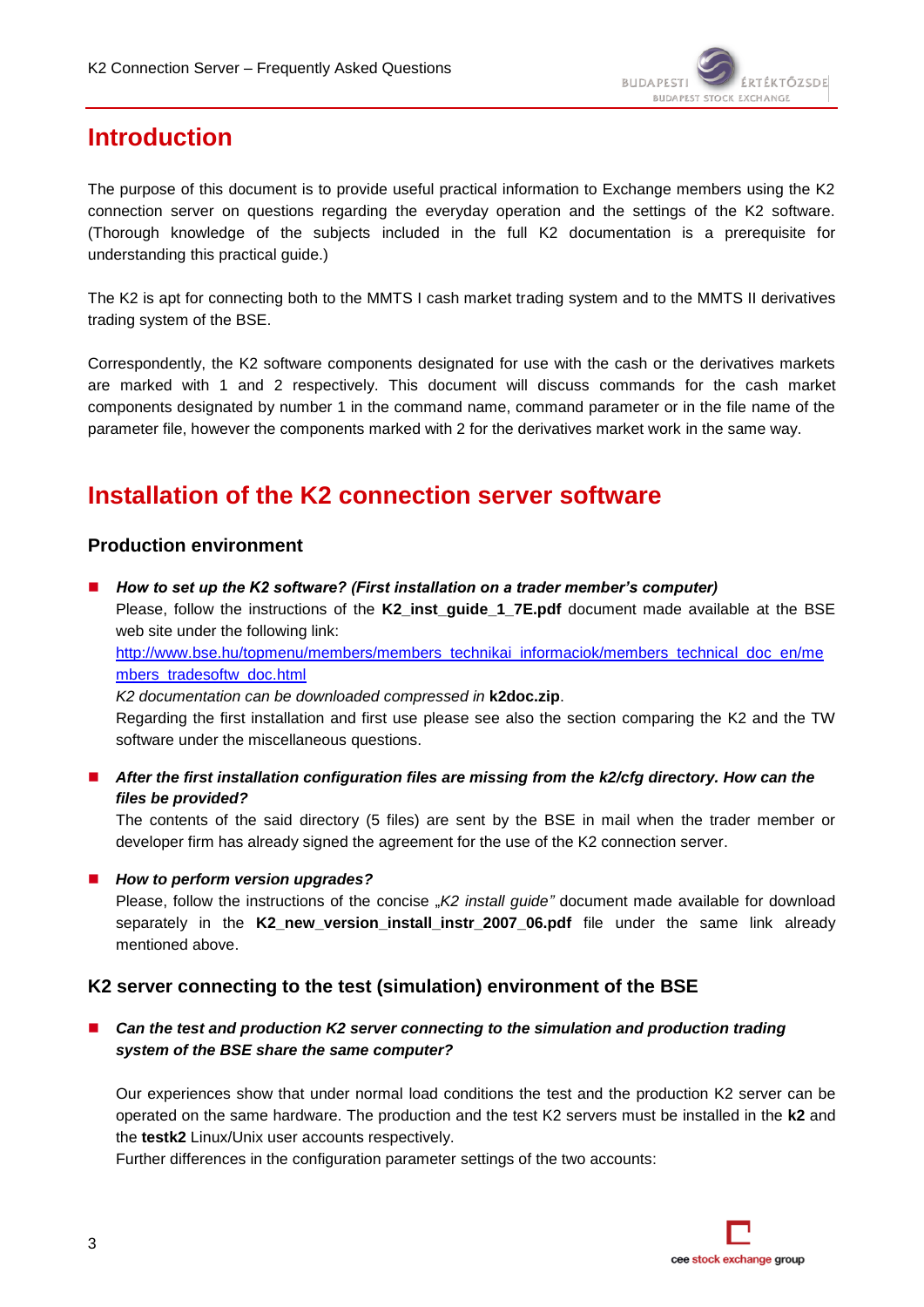

- The **test1** (and **test2**) service ports must be specified in the "etc/service" file in the **testk2** account (See page 17 of the **K2\_inst\_guide\_1\_7E.pdf** document)
- In the **k2/cfg/pgw1.cfg** configuration file the value of the following parameters must be set differently:
	- *ipckey* (the key referring to the shared memory tables)
	- *ifssservice* (**ifss** and **ifss2** in the **k2** production account; **test1** and **test2** in the **testk2** test account)
	- *logpath* (must be set differently only if the full or absolute path is used, E.g. /home/k2/k2/log )
	- *rlogpath* (the same is true as mentioned above for logpath)
- In the a k2/cfg/pgwtsmr1.ini configuration file of the test account the **broadcastAddress** parameter must hold the IP address of the central simulation server of the BSE:

broadcastAddress=192.168.15.1

*What are the advantages of installing the test K2 server on a separate computer?*

If the test K2 server is installed on a separate computer, then the parameters can be the same as those of the production K2. The only exception is the IP address mentioned above (the **broadcastAddress** parameter in the **k2/cfg/pgwtsmr1.ini** configuration file). With this solution the test K2 server can also serve as a kind of cold backup of the production K2.

# **Directory structure**

## *What are the functions and the contents of the directory structure unpacked in the installation process?*

- k2/**bin** contains programs and command files
- k2/**cfg** contains configuration files (ifss.uaf, pgw1.cfg, pgw2.cfg, pgwtsmr1.ini, pgwtsmr2.ini).
- k2/**log** contains log files (pgw1.log, ifss1.log, pgw2.log, ifss2.log); and the daily transaction files required for the contingent intraday restart are also stored here (restart log)  $(YYYYMmmDD X.rlg$ , where X can be 1 or 2)
- k2/pkg contains files (and template programs) stored in different subdirectories that can be used for the API programming

### **Shared memory tables in the K2 operation**

#### *What is the role of the shared memory tables and the processes using them?*

The **pgw1** process (program component) is responsible for the connection with the central trading system of BSE and for maintaining the trading data queried from the central system. The **ifss1** process satisfies the information requests from the K2 client programs by sending them the demanded trading data that was written into the shared memory tables by the pgw1 process. At the same time the **ifss1** process receives transactions from the client programs and stores them in the corresponding shared memory tables (orderentry, mmorder) which will be forwarded into the trading system by **pgw1**.

The detailed description of the shared memory tables can be found in chapter 34 (and 35) of the **K2\_refifsc\_2\_9E.pdf** programmers' reference document.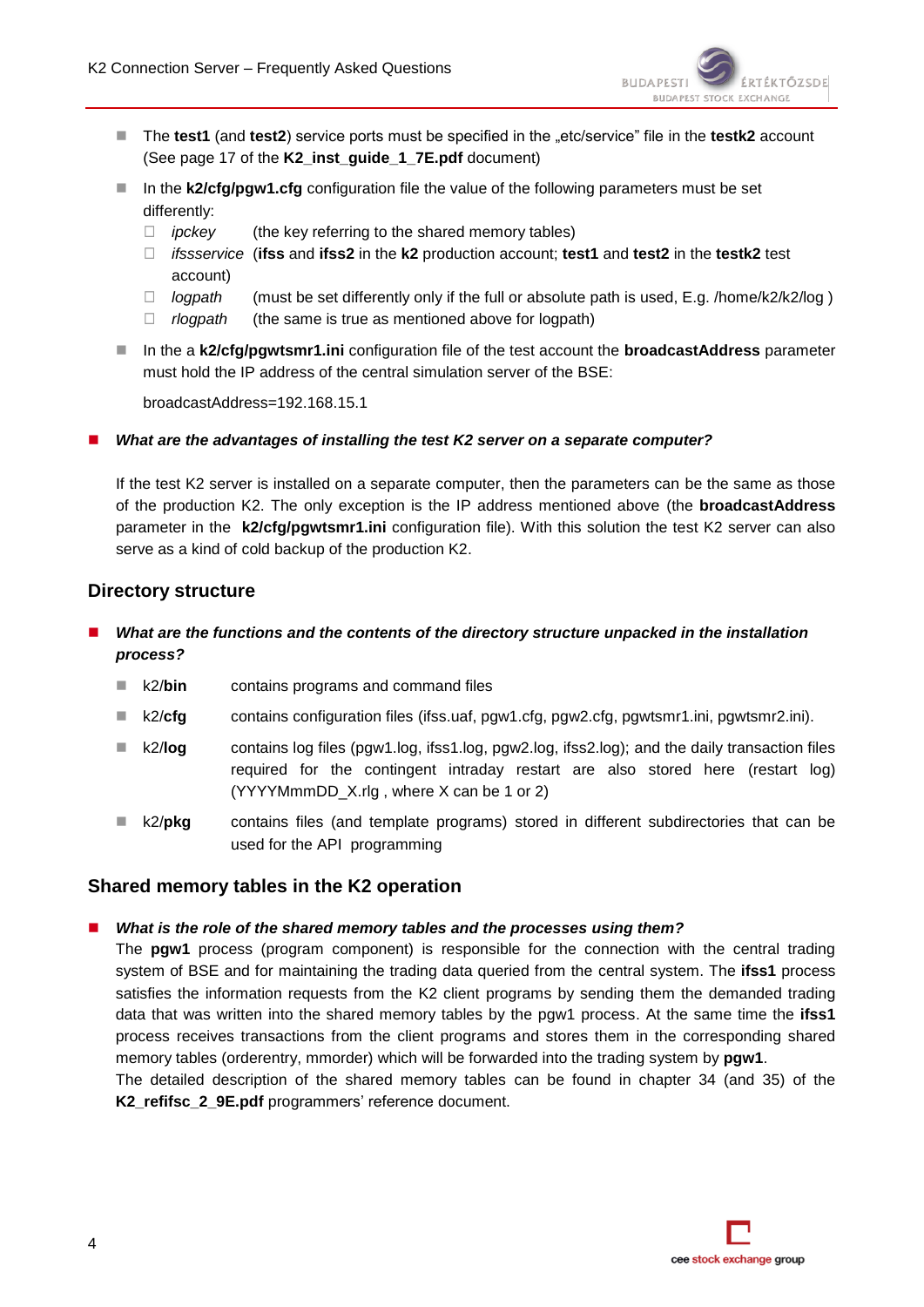

#### ■ *What are the shared memory tables used in the K2 server?*

The K2 server uses the following shared memory tables:

*market, instr, sector, board, secboard, firm, user, order, trade, negdeal, orderentry, mmorder, auditevent, priceparam, systime*.

- The **systime** table is a specific table consisting of a single record (row) only. In the client API the querying of this table is different from that of the other shared memory tables (it is performed by using a specific function). The table can be used also for monitoring the **pgw1** process from the client side API.
- The **secboard** table always has the same number of rows as the **priceparam** table. Actually the priceparam is a supplementary table appended to the secboard table.
- The **orderentry** and **mmorder** tables hold the transactions sent in by the client programs, which means that their records are written by the **ifss1** process. Based on the responses received from the central trading system the **pgw1** process overwrites and refreshes certain fields of this table such as the status field.

# **Operating the K2 server**

*Can we run the K2 server round the clock (continuously for 24 hours)?*

The K2 server program has to be started and stopped each and every trading day. The K2 server can be started only after the central trading system of the BSE is already up and running and fulfils the login request from the trader users. (The start will be successful in most cases after 8 a.m.) The trader users can remain logged in for at least 20 minutes following the end of day close of trading (after the end of the last trading session), which means until 5:30 p.m. at present. At that time the operators of the BSE perform a forced logoff for the users resulting in the automatic termination of the pgw1 process. However the ifss1 process will remain operational and will be able to receive further requests of the K2 client programs for providing the day's trading data from the shared memory tables. Transactions sent in at this phase will not be executed, and the K2 server program can be stopped at any convenient point of time.

#### *Is it possible to automate the start and stop of the K2 server?*

Under the Linux/Unix operating systems command execution can be scheduled using **crontab**. In this manner it is possible to start and stop the K2 server program without manual intervention. The required login password which is entered from the consol keyboard at manual start can be specified with the –p option of the k2start command.

#### ■ How can I change the login password of the K2 server?

At the time of the first login to the trading system of the BSE it is necessary to change the initial password provided by exchange, if one wants access to the full functionality. The password can be changed using the **k2changepwd** command before issuing k2start!

#### *How can I monitor processes and the memory tables?*

The **mem1** command lists information about the processes of the K2 server and about the memory tables:

 $==$   $k2$  test 2 1 KEY: 0x70677731 SHMID: 2785282 SEMID: 3244032 --------------------------------------- Num Max Recsize market 4 4 48

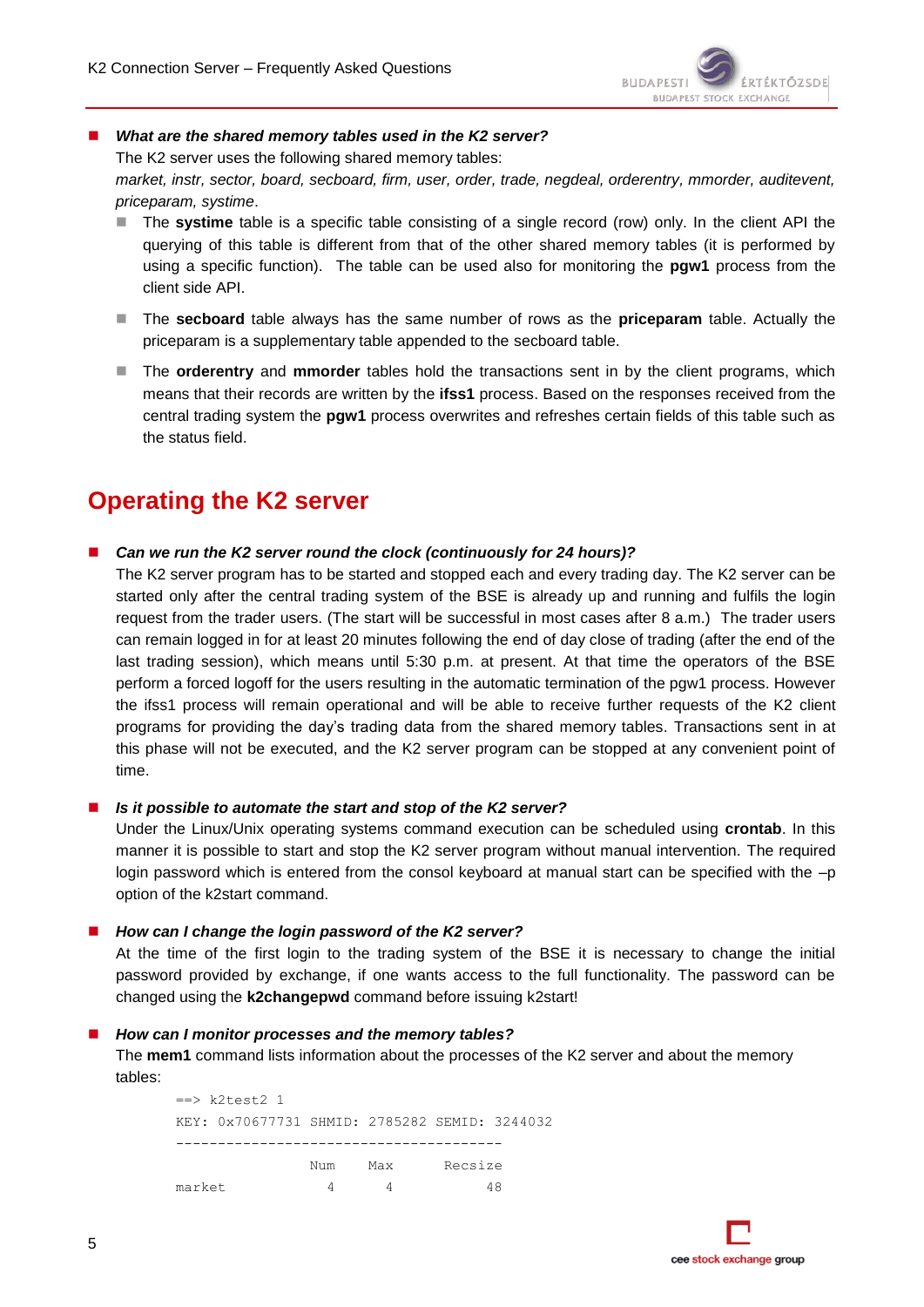

| sector                                 | 31                                                  | 31      |          |     | 44  |                                |       |
|----------------------------------------|-----------------------------------------------------|---------|----------|-----|-----|--------------------------------|-------|
| instr                                  |                                                     | 44 44   |          |     | 48  |                                |       |
| 25 25<br>board                         |                                                     |         |          | 88  |     |                                |       |
| secboard 552 552 1392                  |                                                     |         |          |     |     |                                |       |
|                                        | firm 623 623                                        |         |          | 300 |     |                                |       |
| user                                   |                                                     | 355 356 |          |     | 324 |                                |       |
|                                        | order 375 30000 248                                 |         |          |     |     |                                |       |
|                                        | trade 45 120000                                     |         |          |     | 212 |                                |       |
| negdeal                                |                                                     | 0 1000  |          |     | 172 |                                |       |
| auditevent t 48 500                    |                                                     |         |          | 60  |     |                                |       |
|                                        | auditevent_g 9 500                                  |         |          |     | 56  |                                |       |
|                                        | auditevent 3 60000                                  |         |          | 332 |     |                                |       |
|                                        | orderentry 208 50000 232                            |         |          |     |     |                                |       |
| mmorder                                |                                                     | 0 10000 |          |     | 300 |                                |       |
|                                        | badreplymsg 4 25000                                 |         |          |     | 256 |                                |       |
|                                        |                                                     |         |          |     |     |                                |       |
|                                        | Last orderno: 588061                                |         |          |     |     |                                |       |
|                                        | Last tradeno: 178879                                |         |          |     |     |                                |       |
|                                        | Last last_n tradeno: 178879                         |         |          |     |     |                                |       |
| Last negdealno: 588061                 |                                                     |         |          |     |     |                                |       |
|                                        | Stats Version: 0x4d2a9240                           |         |          |     |     |                                |       |
| Log Time:                              |                                                     |         | $\sim$ 0 |     |     |                                |       |
| Transactions:<br>64                    |                                                     |         |          |     |     |                                |       |
| Rejections:                            |                                                     |         | $\sim$ 0 |     |     |                                |       |
|                                        | pid ppid comm vshm shm starttime utime stime status |         |          |     |     |                                |       |
|                                        | 00027396 00000001 pgw1 n/a n/a 4057832 0            |         |          |     |     | $\overline{0}$                 | Sleep |
|                                        | 00027399 00000001 ifss n/a n/a 4057837 0 0 Sleep    |         |          |     |     |                                |       |
|                                        | 00027401 00027396 pgw1 n/a n/a 4057843 0 0 Sleep    |         |          |     |     |                                |       |
|                                        | 00027714 00027687 mem1 n/a n/a 4078363 0 0          |         |          |     |     |                                | Run   |
|                                        |                                                     |         |          |     |     |                                |       |
| 00027715 00027714 mem1 n/a n/a 4078363 |                                                     |         |          |     |     | $\mathbf{0}$<br>$\overline{0}$ | Run   |

The first part of the list displays the fill up status of the most important shared memory tables. The first column in the list (Num) indicates the number of filled up (completed, not empty) records while the second column (Max) displays the total number of records allocated for the given table. If the first number reaches the value of the second number (Max), then the process executing the increment will halt with an error code. (This is not true for the first 7 static tables which do not change their size during the trading day. The **pgw1** will stop if the *order, auditevent,* and *badreplymsg* tables become full, however the total fill up of the *orderentry,* and *mmorder* tables will cause the halt of the **ifss1** process.

The middle part of the list contains certain parameters of minor importance related to tracing transaction processing. The end of the list displays the active processes of the K2 server.

If one wants to list only specific processes, then the

#### **ps –fu k2 | grep pgw1**

command can be used. This command lists the pgw1 processes of the k2 user. Under normal conditions there will be two instances of this process displayed, one for maintaining connection with the central trading system and the other for monitoring the operation of the first.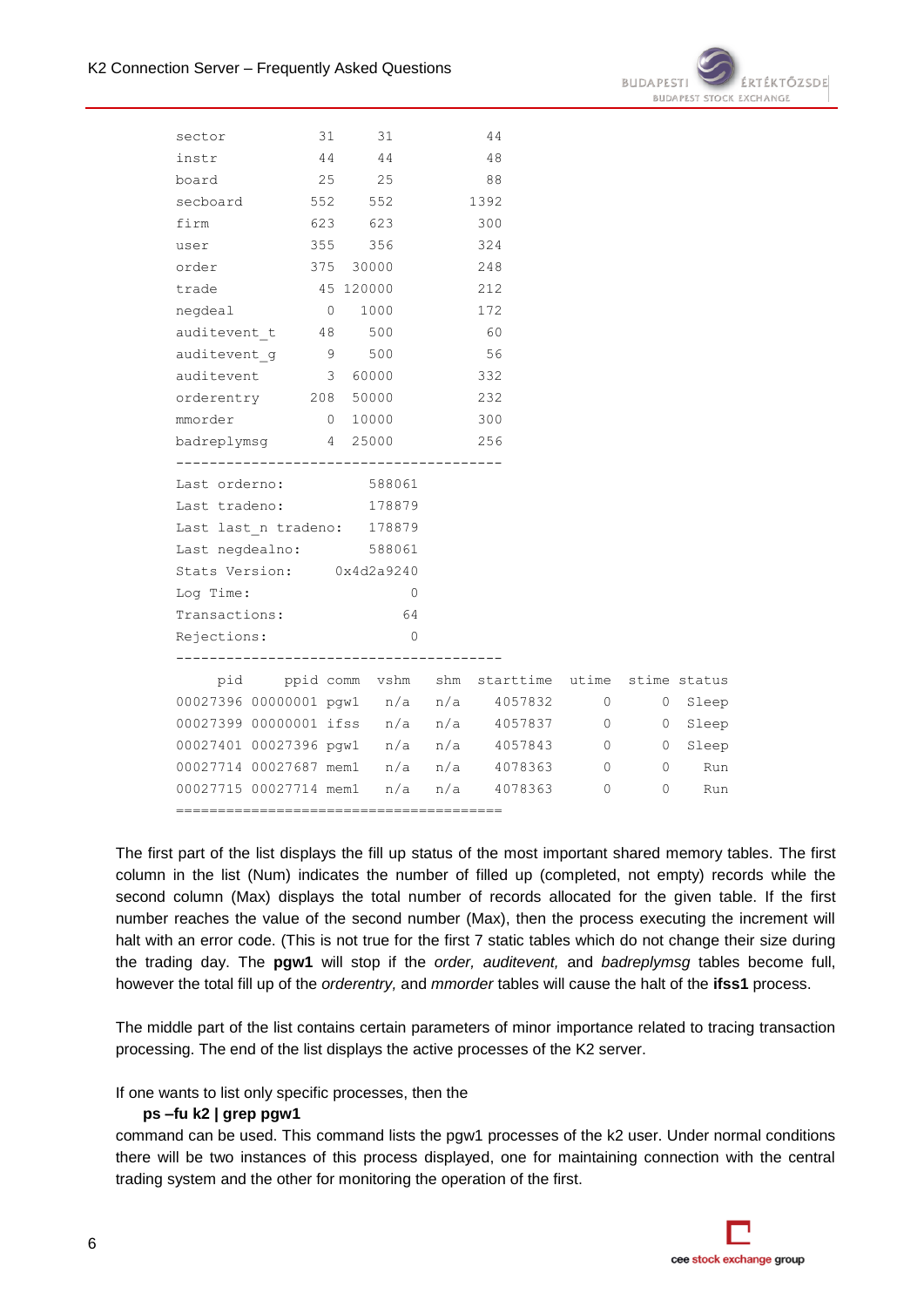

#### The

#### **ps –fu k2 | grep ifss1**

command lists the ifss1 processes of the K2 user. Under normal operation there will be 1+n instances of this process displayed, one for handling the connection requests of the K2 client programs and n instances for the established client connections, where n denotes the number of existing client connections. There is a separate ifss1 process for each client connection.

The contents of the individual shared memory tables can be listed by the

#### **get\_table**

command, which will connect to the K2 server and query the table content in the same manner like a normal client program.

#### The

#### **dump1**

command will make a core dump of the contents of the shared memory tables. These raw data are not so easily readable, but can be used if the ifss1 processes halts and no new client connection is possible.

#### *How can I search for error messages in the log files?*

The *k2/log/pgw1.log* file is written by the **pgw1** process, while the *k2/log/ifss1.log* file is written by the **ifss1** processes. Each log entry (row) in the log file starts with an identifier followed by a description part. The identifier is always terminating with a hyphen followed by a single character that can be **I** for information messages, **W** for warning messages and **E** for error messages. So if we are looking for error messages we have to search for the rows containing E characters, like in the following example:

#### **grep [-]E ifss1.log**

The log files are continuously increasing (by appending the new entries) each day, so the contents will be more and more difficult to search and handle. Care must be taken because if the size of a log file reaches 2 GB, the handling process will not be able to write it and will halt with an error message. Therefore it is prudent to save (archive) and delete the log files from time to time (one might as well save and delete them each day after the close of trading and stopping the K2).

#### *How can I review transactions of a given date?*

The *k2/log* directory contains also transaction log files for each day and each system (1 and 2). The contents of these transaction log files can be read only by a specific utility program. For example the following command will list the 3rd January 2011 transaction log file for the cash (MMTS I) market:

#### **rldump1 2011Jan03\_1.rlg**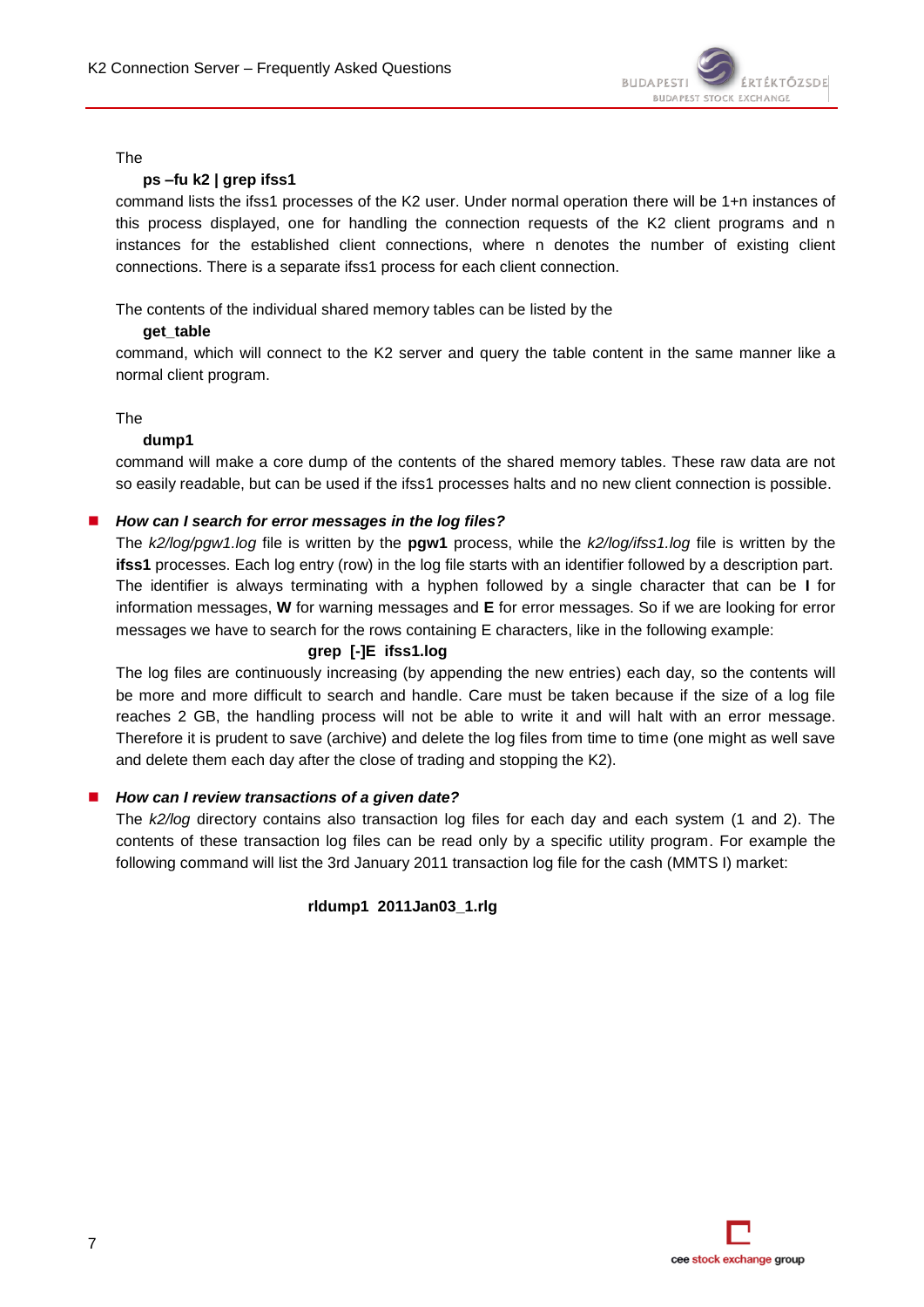■ When it becomes necessary to restart the K2 server program during the trading and how to do it? It can happen that the pgw1 process halts due to a failed network connection between the process and the central trading system. Shared memory table overflow (if a table becomes full) leads also to a process termination. In such situations the K2 server program has to be started again, but always after a previous stop command (**k2stop 1**). In case of table overflow it is necessary to increase the size of the given table in the *k2/cfg/pgw1.cfg* configuration file. After the necessary resizing the K2 server can be started with the usual start command (**k2start 1**). At the start the contents of the day's transaction log files will be loaded into the orderentry and mmorder tables, so their before-the-halt status will be restored. It is important that at the start the values of the record change sequence numbers (seqno) are generated afresh; therefore the K2 client programs can't rely on sequence numbers of the preceding session!

# **Configuring the K2 server**

### *What are the parameters that can be changed in the pgw1.cfg configuration file?*

The parameters that can be modified are as follows:

*ipckey, ifssservice, logpath, rlogpath, verbose, foreground, watchpgwenabled, freesemenabled, maxorderentry, maxbadreplymsg, maxmmorder, maxauditeventtype, maxauditevent, firstorderentry, numoforderbook, orderratio, password, skiplogchk, tsmrtimeout, timesynctimeout, timesyncretry, timesynccycle, ordlistsize* (this parameter can be modified only in the pgw2.cfg file)

Most parameters don't need any modification. If a parameter is not specified in the configuration file then the default setting will prevail.

Parameters that may need to be changed:

- The following parameters have to be set differently for the test and production K2 servers running on the same computer:
	- *ipckey, ifssservice, logpath, rlogpath*
- **Parameters for sizing the shared memory tables:** 
	- *maxorderentry* size of the orderentry table; must be greater than the expected number of daily transactions sent into the K2
	- □ *maxbadreplymsg* size of the badreplymsg table; this table stores the error messages sent in response to the transactions refused by the central trading system or denied by the K2 server
	- □ maxmmorder size of the mmorder table; must be greater than the expected number of daily market-maker transactions (pairs of buy/sell market-maker orders) sent into the K2
	- *numoforderbook* the maximum total number of orderbooks (market by order and market by price) planned to be monitored in the K2 server; it can be greater than the value of orderbookcyclic
	- □ orderratio this parameter customizes the size of the order table; the size of the order table of the K2 server is calculated by dividing the size of the order table in the central trading system. The default value is 10, which means that under normal conditions the order table size in the K2 will be one tenth of size of the same table in the central trading system. As the trader firm receives information only about its own this one tenth size is usually enough for a firm of average market share.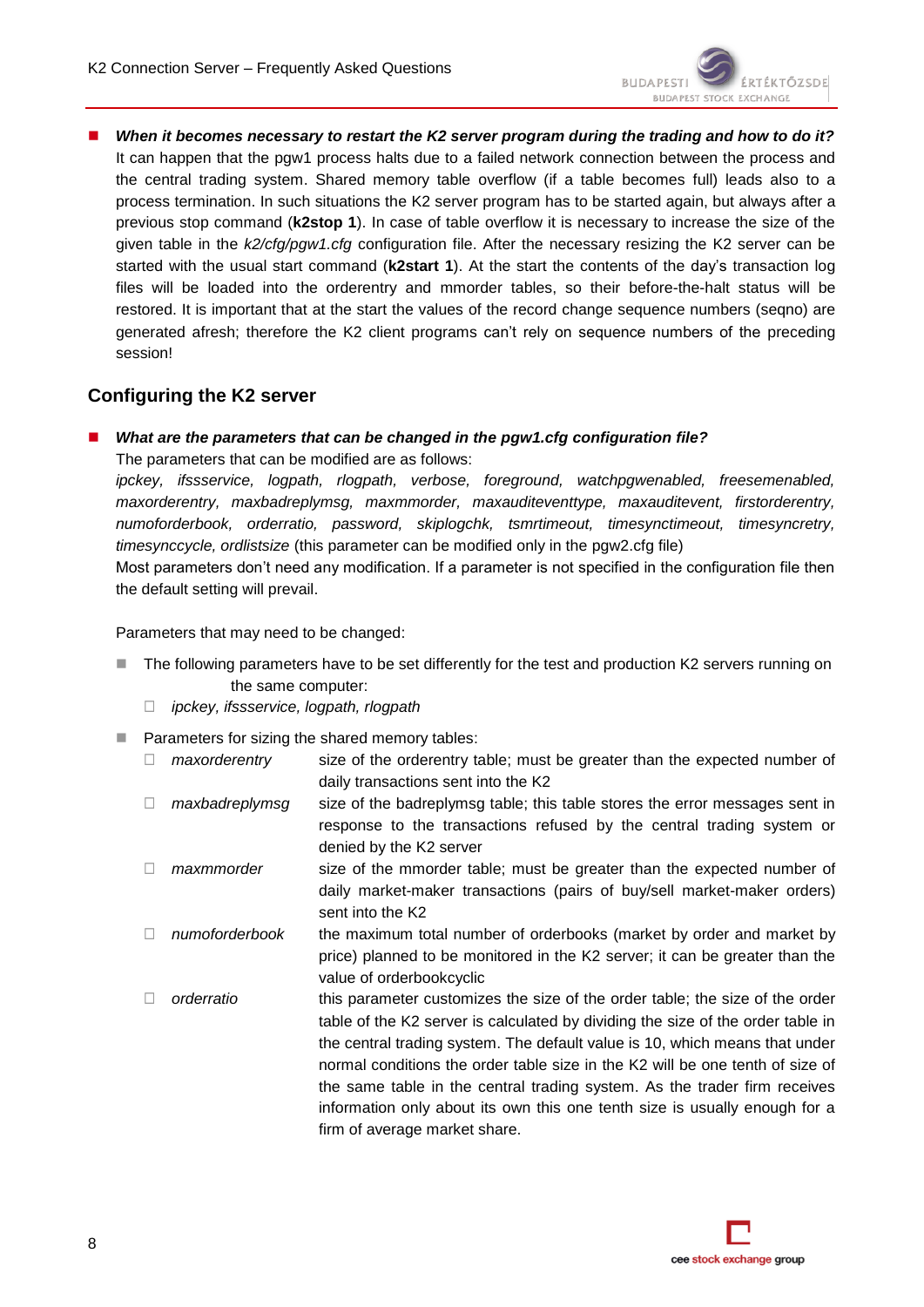

#### *What are the protected licence-dependent parameters?*

The protected licence-dependent parameters are as follows: *username, firmname, cycletime, orderentrypercycle, timesyncenabled, intrefenabled, orderbookcyclic, sleeplimit, sendsignal, cyclicobenabled, fieldchgenabled, retrieveordno, marketbyprice, marketbyorder, orderbookchange, numofclients, license.*

The protected licence dependant parameters should not be modified!

#### *What is the difference between the licence types?*

The trader firm using the K2 server can choose from three licence types: ENTRY, STANDARD, PLUS, which differ only in the value of certain licence-dependant parameters:

|                 | <b>ENTRY</b> | <b>STANDARD</b> | <b>PLUS</b> |                                                                                                                                                  |
|-----------------|--------------|-----------------|-------------|--------------------------------------------------------------------------------------------------------------------------------------------------|
| orderbookcyclic | 0            | 50              | 100         | number of order books that can be obtained from<br>the central trading system in a single query cycle                                            |
| marketbyprice   | $\Omega$     | 1               | 1           | enables access to order books in the aggregated<br>market by price view                                                                          |
| marketbyorder   | $\Omega$     | $\Omega$        | 1           | enables access to order books in the detailed<br>market by order view                                                                            |
| sendsignal      | $\Omega$     | 1               | 1           | allows sending a signal to wake up the pgw1<br>process if new transaction is received from a<br>client program                                   |
| fieldchgenabled | $\Omega$     |                 |             | enables efficient field level query concentrating<br>only on refreshed dynamic fields of the secboard<br>table                                   |
| retrieveordno   | $\Omega$     | 1               | 1           | the order number given to a newly entered order<br>in the central trading system will be written into<br>the OrdNo field of the orderentry table |
| numofclients    | 2            | 10              | 10          | maximum number of ifss1 processes that can run<br>in parallel; limits the number of simultaneous<br>client connections                           |

#### ■ What privileges can be granted to a K2 client program and how can *I* assign them?

The *k2/cfg/ifss.uaf* user authorisation file contains the privileges assigned to the K2 client users. The file can be edited by a text editor. The records consist of four colon-separated fields: username:password:active/suspended:privileges(separated by commas)

Examples:

| broker1:pwd1:s:query                      | suspended user - cannot connect to the K2 server           |
|-------------------------------------------|------------------------------------------------------------|
| broker2:pwd2:a:query                      | the user has a query (read only) privilege only            |
| broker3:pwd3:a:query,entry                | orders sent into the K2 by this user get an "A" accepted   |
|                                           | status - confirmation is required                          |
| broker4:pwd4:a:query,entry,confirm        | the user is authorised also to confirm own or other users' |
|                                           | orders                                                     |
| broker5:pwd5:a:query,entry,confirm,bypass | the orders sent in by this user get a "C" confirmed status |
|                                           | immediately - no further confirmation is required          |
| broker6:pwd6:a:query,config               | user can configure the list order books to be<br>the       |
|                                           | monitored in the K2                                        |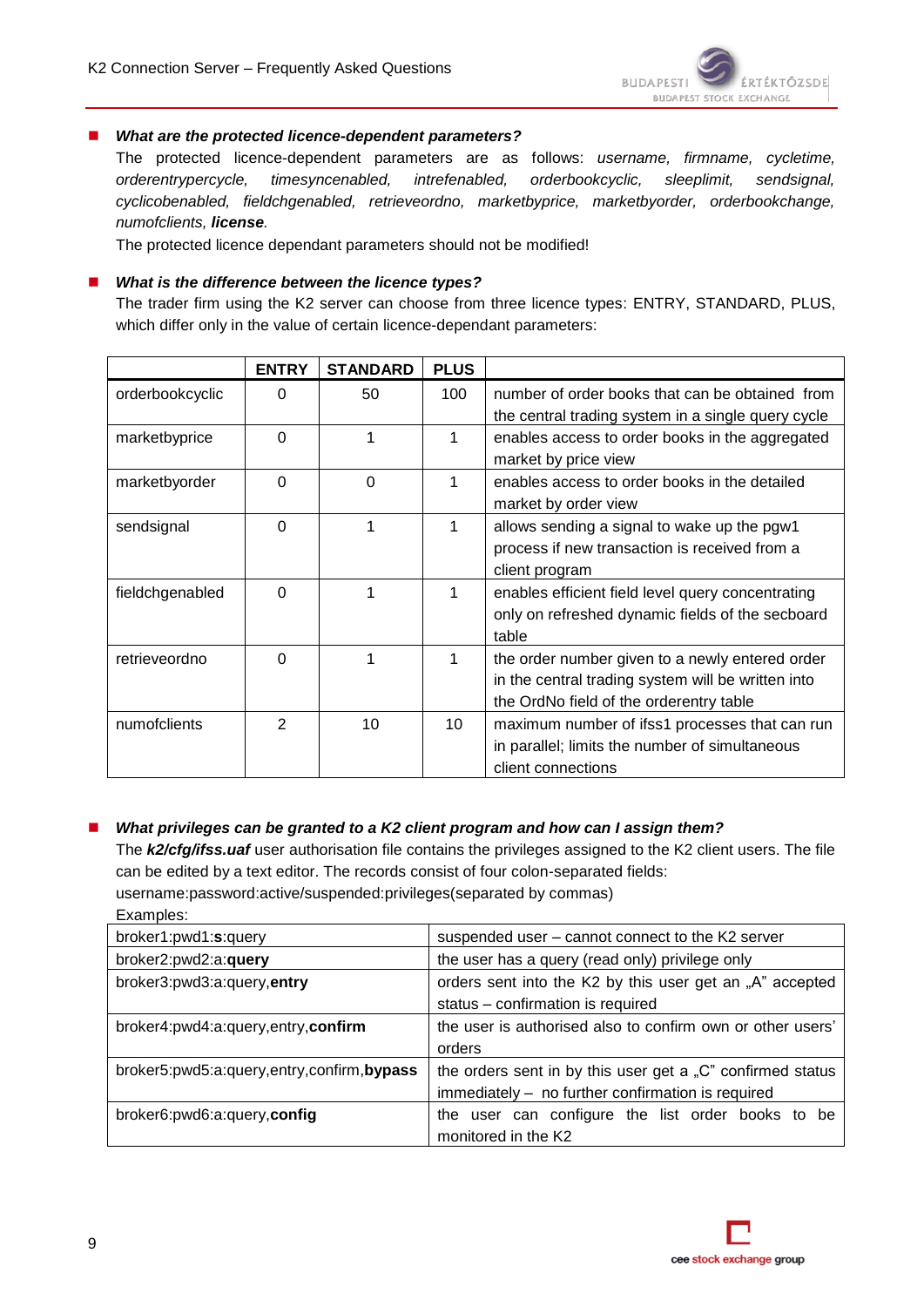

# **The use of the API**

- *Where can I find the header files and function libraries required for the programming?* The header files (and the source code API template programs for facilitating interface development) can be found in the *k2/pkg/src* directory. The header files:
	- *fields.h* constant, structure, enumeration and type definitions
	- *ifsapi.h* function definitions of the API
	- *ifsdefs.h* constant definitions
	- *ifsutil.h* definitions of auxiliary functions for handling fields of interface structures

The dynamic function library is operating system platform dependent. E.g.:

- k2/pkg/WIN32/**ifs.dll**
- k2/pkg/Linux\_RHEL4/**libifs.so**

#### *What are the functions available for API programming?*

Prepare connections, connect and disconnect:

*ifsc\_create, ifsc\_connect, ifsc\_disconnect*

Handling sequence numbers and record indices:

- *ifsc\_set\_get\_seq, ifsc\_set\_get\_idx, ifsc\_set\_get\_field\_seq*
- Query shared memory tables:
- *ifsc\_get\_first\_record, ifsc\_get\_next\_record*
- *ifsc\_get\_first\_idx, ifsc\_get\_next\_idx*
- *ifsc\_get\_first\_field\_chg, ifsc\_get\_next\_field\_chg*
- Order book handling:
- *ifsc\_get\_orderbook\_list , ifsc\_orderbook\_conf*
- *ifsc\_get\_first\_orderbook, ifsc\_get\_next\_orderbook*
- *ifsc\_get\_marketbyprx\_list , ifsc\_marketbyprx\_conf*
- *ifsc\_get\_first\_marketbyprx, ifsc\_get\_next\_marketbyprx*

Monitoring system time and K2 status:

- *ifsc\_get\_systime*
- Entry of transactions:
- *ifsc\_orderentry, ifsc\_orderentry\_status\_chg*
- *ifsc\_mmorder, ifsc\_mmorder\_status\_chg*

Error handling and trace logging for the communication:

- *ifsc\_get\_last\_errmsg*
- *ifsc\_set\_trace*

Besides, the auxiliary functions with *ifs\_get\_* and *ifs\_set\_* prefixes can be used for handling fields of message structures.

### *The shared memory tables can be queried based on sequence numbers or physical record indices. Which method should be used?*

The query based on sequence numbers returns records in the order of their updates. If between two queries a record is changed more than once, only the latest update will be returned. The query based on physical record indices has no practical importance and is rarely used.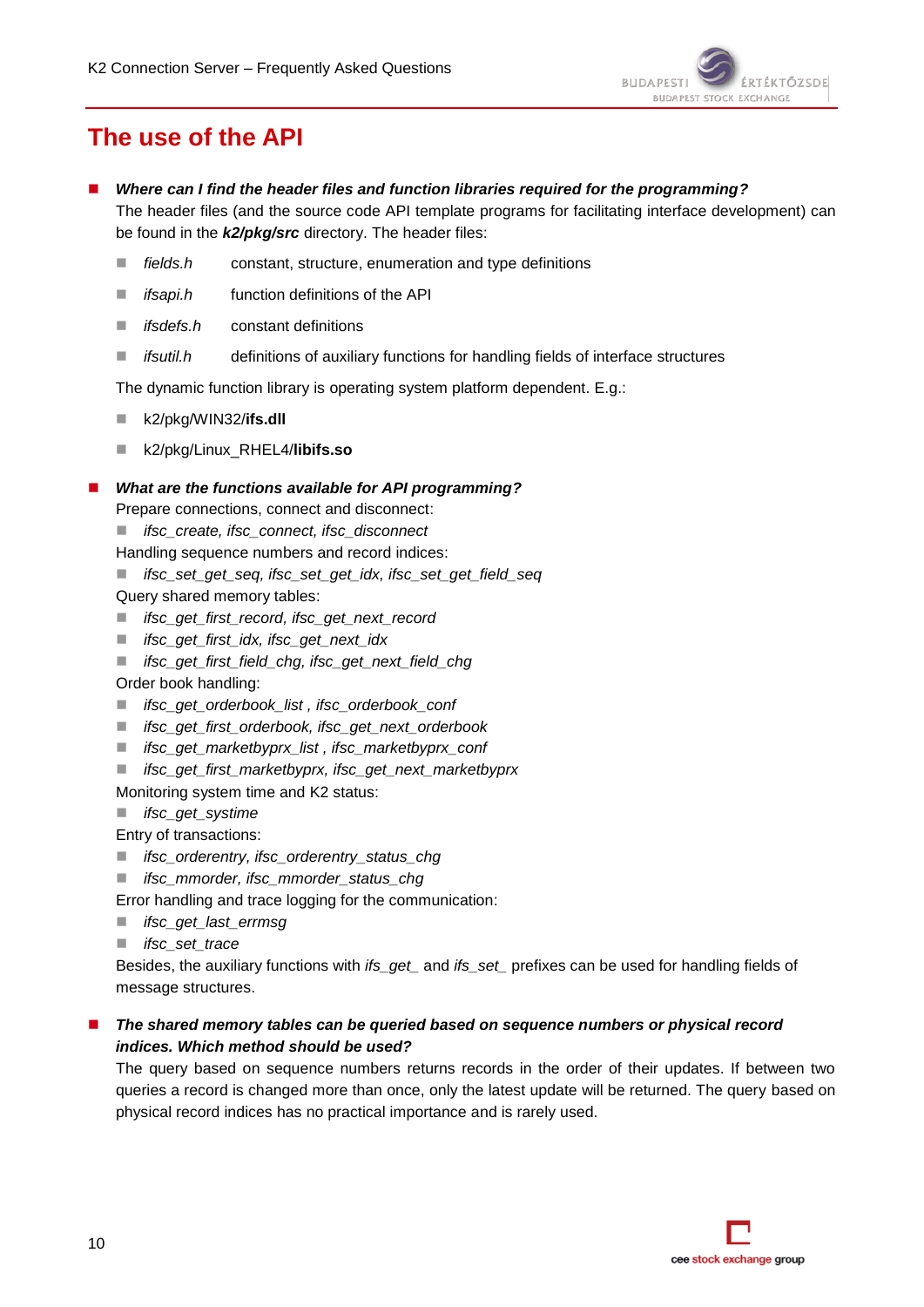

#### ■ *How can I monitor the operation of the pgw1 process from the client side?*

The *ifsc\_get\_systime* function returns a status record in which the **K2QueryTimeOffset** and the **PgwState** can be used for monitoring the status of the pgw1 process.

The **K2QueryTimeOffset** field is incremented by 1 each second, but is reset to 0 each time the pgw1 process accomplishes a message transfer with the central trading system successfully. If the value of this field begins to grow (E.g. will become greater than 5) it means that the pgw1 process is not communicating with the central system for the moment, but there is still hope that the problem will be solved after an automatic reconnect. If the value of this field is greater than 60 (more than a minute has elapsed) than it is expedient to check the status of the server side processes of the K2 using the console.

If the content of the **PgwState** field is 0, than the pgw1 process is up and running normally. If it is not zero, then the pgw1 was halted due to an error (that can be detected in the *k2/log/pgw1.log* file). This situation occurs regularly each day when the BSE operation performs a forced logoff for the users of the central trading system at the end of the trading day. If the situation is experienced before the end of the trading day then the K2 server program has to be restarted (started afresh after stop).

*How to monitor the communication between the K2 server and the K2 client programs?*

The *ifsc\_set\_trace* function can be used to get the API to store messages exchanged with the K2 server into the *ifstrace.log* file. This file will be created in the directory where the client application program using the API was started.

## **Order entry**

*Where can I find information required for setting the ordermethodset field?*

This field is a 32 character long string consisting of the  $\omega$ " and  $\omega$ -1" characters. The first (leftmost) character is the 0 index character. The description of this field can be found in the **refdata1a 1 3E.pdf** document.

■ An order entered into the K2 server was not forwarded into the trading system. What can be the *problem?*

Most probably the client program entering the order has no bypass privilege. Therefore the order was stored in the **orderentry** table with an "A" (accepted) status. A client side confirmation - setting the "C" (confirmed) status with use of the *ifsc\_orderentry\_status\_chg* function - will be required to forward the order into the central trading system.

It can happen that the client has the required bypass privilege but the K2 server detected an error in the transaction and the order was given a "D" (denied) status.

The *ifsc* orderentry status chg function can be used not only to confirm but also to decline the order transaction entered by setting  $a$  "D" (denied) status.

*How do I know that my order was admitted into the trading system?*

The pgw1 process forwards transactions of "C" (confirmed) status into the central trading system one by one (the number of orders forwarded during a single cycle cannot be greater than the number specified in the *orderentrypercycle* configuration parameter).

The "U" (unknown) status given to the forwarded order transaction when initiating the send message will be changed after receiving the reply to an "E" (entered) if it was admitted or to an "R" (refused) if it was rejected by the central trading system. When receiving an "E" status the **OrdNo** field will also be completed (only in the case of the STANDARD and PLUS licences) with the order identification number given to the order in the central trading system. When receiving an  $\mathbb{R}^n$  status the error message returned will be stored in the **Msg** field.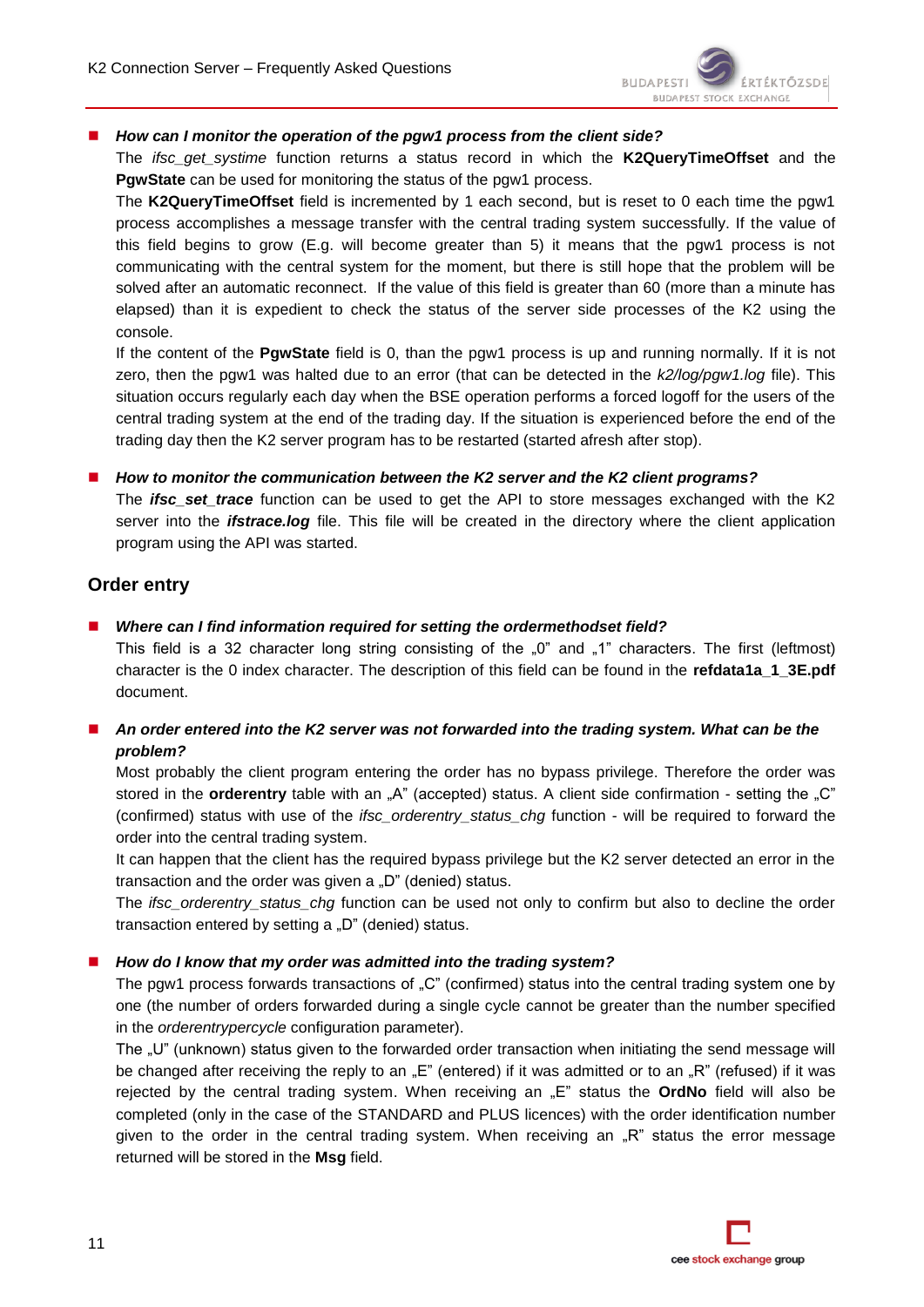■ *When the status of an order transaction will remain* "U" (unknown) and what can be done with it? This can happen if the pgw1 process halts after forwarding the order to the central trading system, but before receiving the reply. In such cases the "U" (unknown) status will remain unchanged also after restarting (starting anew) the K2 server, but from the client side it is possible to modify it with the *ifsc\_orderentry\_status\_chg* function. The "U" (unknown) status can be set to "C" (confirmed) again, in which case the pgw1 process will try to send the order into the central trading system again. Alternatively one can set the status to "D" (denied) indicating that the order entry is declined. Of course the "U" status can also be left unchanged which effectively doesn't differ much from setting it to "D".

### *What date can be specified for the settlement date?*

The settlement date doesn't need to be specified because the trading system will ignore it. This field should be entered only for the negotiated deals, but the said function is not available with the K2 server. The settlement date is filled by the central trading system in accordance to the given market rules and the field will appear in the *order* table.

# **Order amendment (invalidates original + creates new order)**

#### *What happens to an order if it is modified?*

The original order will get an "A" (amended) status and will not be valid any more. In the order table a new order with a new order identifier number will be created by the central trading system.

*Is it possible to modify more than one order simultaneously?*

Yes. The *ifsc\_orderentry* function can be called with specifying the IFS\_ACTION\_TICKUPTICKDOWN transaction type. In this case prices of orders that correspond to the specified filtering condition will be modified simultaneously by the given number of price ticks.

### **Order withdraw**

*Is it possible to withdraw more than one order simultaneously?*

Yes. Care must be taken because without specifying a filtering condition all orders of your firm will be withdrawn. If the order identifier number is specified as a filtering condition then only the given order will be withdrawn, and in this case no other information is necessary for the withdrawal.

### **Market maker order (entry of a compound order with buy and sell side)**

*Will a new market maker order withdraw the previous buy and sell pair?*

Yes. According to the rules configured in the central trading system new market maker order entry will always withdraw the still open buy/sell order (or pair of orders) resulted from the previous market maker order.

#### *What can be the reason if a market maker order was refused by the central trading system?*

Only traders with proper entitlement can send market maker orders to the central system. In the production trading system this authorization is set by the BSE or the GDMA (Government Debt Management Agency). In the simulation trading system the authorization is set by the BSE in each case and the permission will become effective at the earliest at the beginning of the next trading day. A trader user can be a market maker for more than one product and more than one trader can perform market making for the same product.

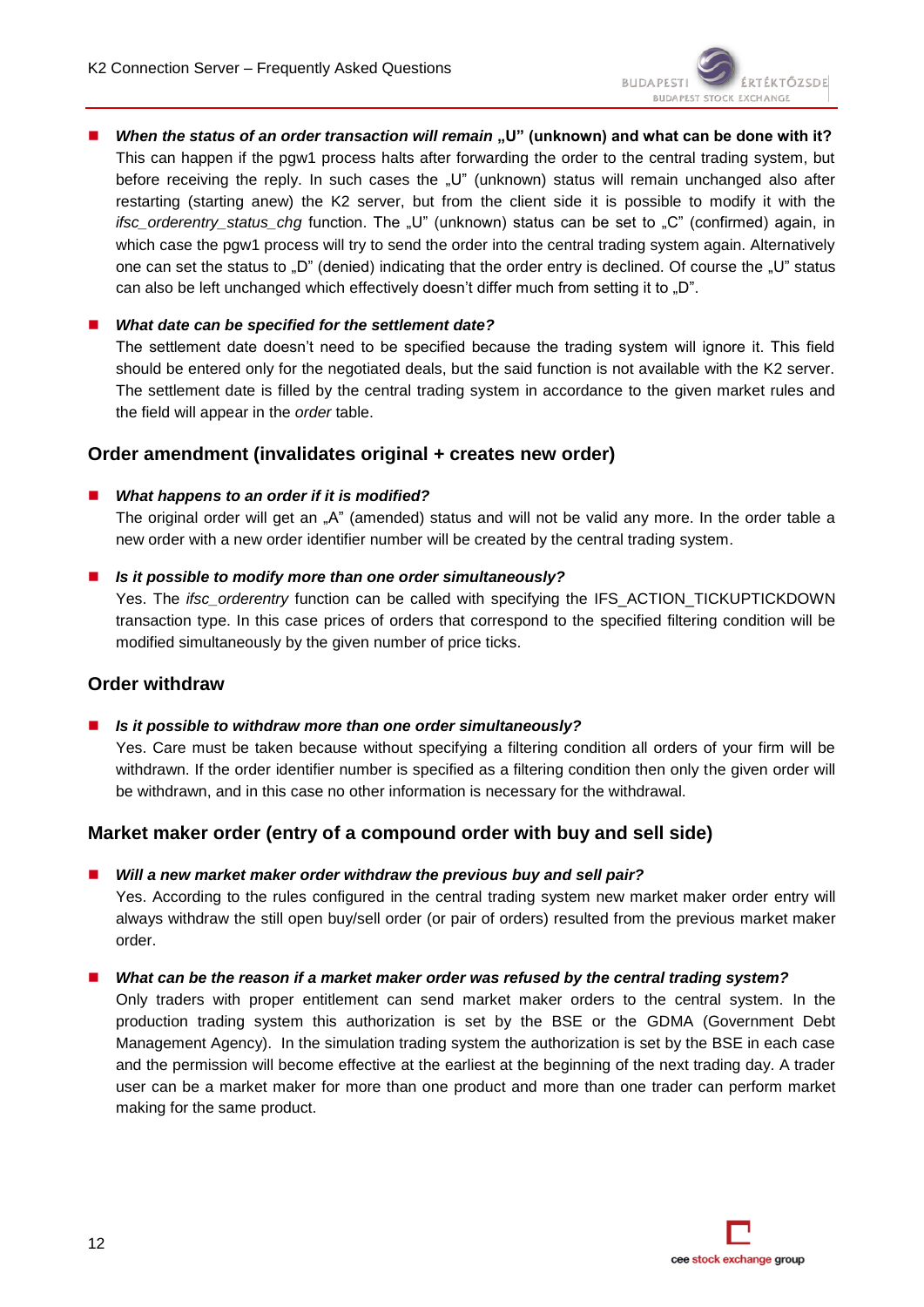# **Querying orders from the central trading system**

#### *How do I know what happened to my orders admitted into the central trading system?*

The orders entered will appear in the *order* table and their status can be traced by monitoring the **Status** and **Balance** fields. Possible values of the **Status** field are described in the **K2\_refdata1a\_1\_3E.pdf** document. The **Balance** field indicates the remaining quantity of the order eligible for matching with another order. If the Status field is set to "M" (Matched), it means the order is fully matched and the Balance field is 0.

### **Querying trades**

#### *How can it happen that the same trade record was received twice on the client side?*

When the K2 server downloads data from the central trading system, the trades of the firm the K2 user belongs to will be downloaded twice. First in a brief form among all trades executed in the trading system and once again as a detailed own trade in which the firm is involved either on the buy or sell side. The first record will be stored in the trade table as a new record; the second will only update the record and increase the sequence number.

The K2 client programs perform the query based on the sequence numbers and most often they will obtain the already updated record only once. However under conditions like at the end of the day closing period when a large number of trades are generated simultaneously, a query may return data before and also after the update. In such cases both the brief and the detailed trade records will be received.

### **Monitoring order books**

#### *How many order books can be monitored simultaneously?*

The number of orderbooks that can be monitored simultaneously is limited by the **numoforderbook** parameter specified in the configuration file which determines how many order books can be taken on the monitoring lists. As this parameter can be freely set by the user one might as well monitor all of the order books. However there are two important issues that have to be considered:

- Configuring too many products on the monitoring lists may heavily load the communication line between the K2 and the central trading system.
- The PLUS licence type allows the refresh of 100 order books within one cycle (one cycle  $= 1$ ) second). If I want to monitor order books of 200 products then the order books will be updated only each  $200/100 = 2$  seconds.

#### *What is the order book depth that can be displayed?*

In MMTS I cash market trading system both the market by price and the market by order view of the order book displays 20 levels on both the buy and sell side. There is no such limit in the MMTS II derivatives system.